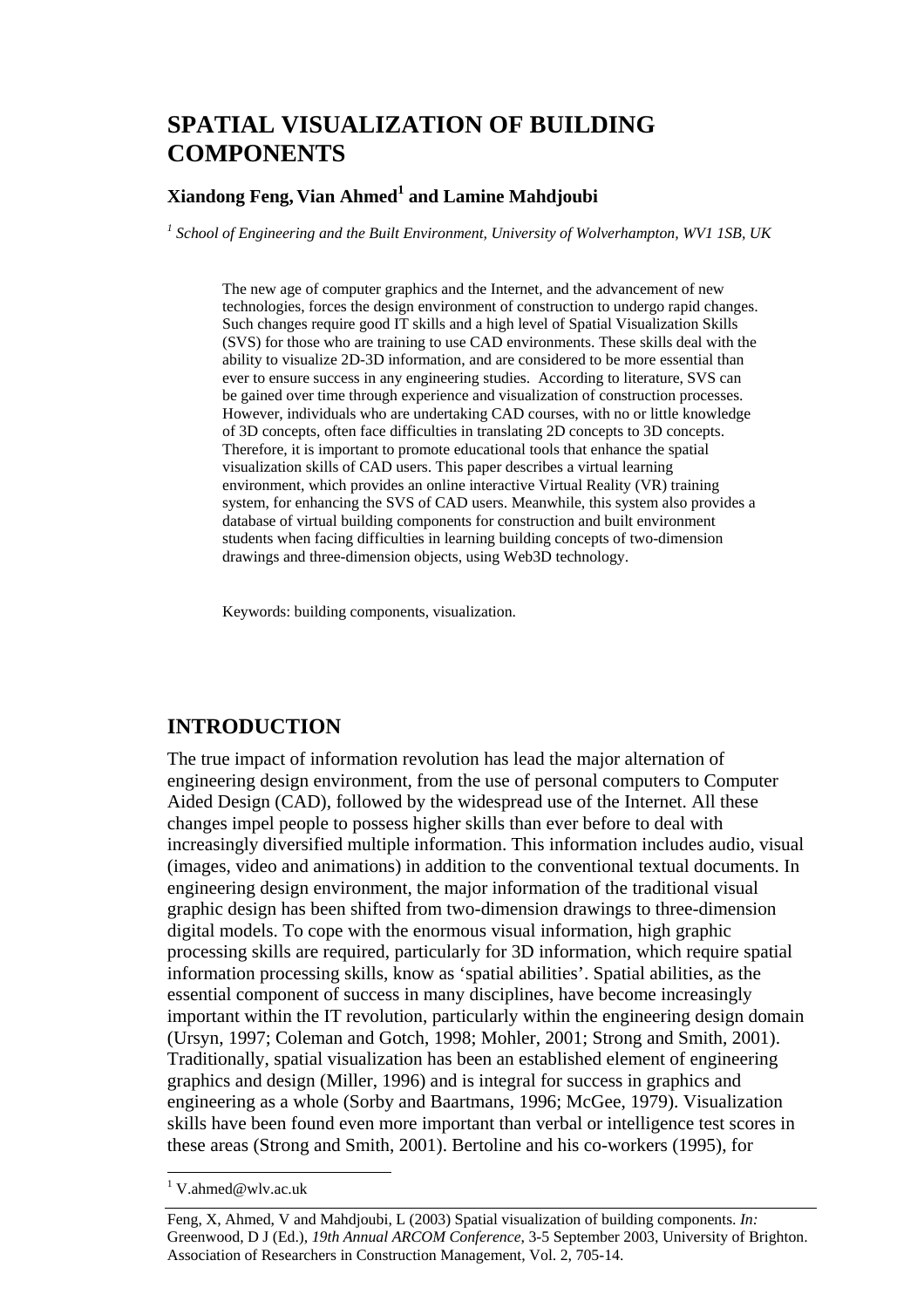example, suggest that visualization ability is central to design, and that imagery provides a bridge between design ideas and their representation in sketching and drawing. Therefore, how to improve students' spatial abilities used to be a major issue coming across most of the engineering design courses. The typical example is the emergence of Descriptive Geometry (DG) course. However, with the advent of new IT and CAD tools, individuals' mental works are replaced by, computer automatic generator. People become gradually devoted little or no time in the advancement of spatial ability. Bertoline (1987) notes that students are frequently given little or no formal instruction in the use and development of spatial abilities. More recently, Mathewson (1999) also comments that educators commonly neglect teaching visualspatial thinking. An examination of most paper-based materials reveals that they do little to foster developmental growth of spatial abilities. Will the spatial ability never be so important? In the past, the engineering graphic course emphasized on how to produce complex drawing, even now on general CAD course, the student are taught how to draw a parallel line to another, how to draw a tangent line to an arc, and so on. With the advent of full three-dimensional modelling system in emerging CAD packages, the students now are asked to be able to create 3D models and switch mentally between two-dimension and three-dimension design. The ability to visualize in three-dimensions is now of increased importance in new design environment. In addition, in order for the students to effectively interact with computer models, they will require well-developed spatial visualization skills. It is also widely acknowledged that there are individual differences between differentiate students, especially the gender differences. Many researchers indicate that there are certain amounts of freshman engineering students who have demonstrated weakness in their ability to visualize (Sorby and Baartmans, 1998; Sorby and Gorska, 1998). Also, Sorby and Gorska (1998) found that the students experienced a great deal of difficulty in mentally switching gears between the engineering graphics and the computer modelling components of the CAD course. Therefore, how to develop the comprehensive spatial visualization skills and release the frustrations experienced students with poor visualization skills, becomes the major issue placed in front of us. The rest of this paper describes ways of developing these skills proposed by literature, and describes the approach adopted to aid CAD individuals with the development of these skills.

### **THE DEVELOPMENT SPATIAL VISUALIZATION SKILLS**

Developing a particular skill, can be summarized as a learning process in which people gain knowledge or skills by studying, either from experience, or from being taught. According to the Information Process Theory (IPT) of learning (Hilgard and Bower, 1975), in the learning process, the student are actively processing, storing, and retrieving the information, while the teaching involves helping learners to develop information processing skills and applying them systematically to master the curriculum. The highly recommendation from IPT is providing multiple meaningful information for learning while learners possess different skills for dealing with such information. Meanwhile, the IPT provides an explanation for how visual information, especially the spatial information is processed in general learning. The dual-coding model (Paivio, 1986) suggests that spatial information is mentally processed by the nonverbal system, which is responsible for handling the concrete information. The nonverbal representations are activated based on a combination of environmental variables and individual difference variables. The target stimuli of environmental variables in particular task are those that are presented for processing, such as items to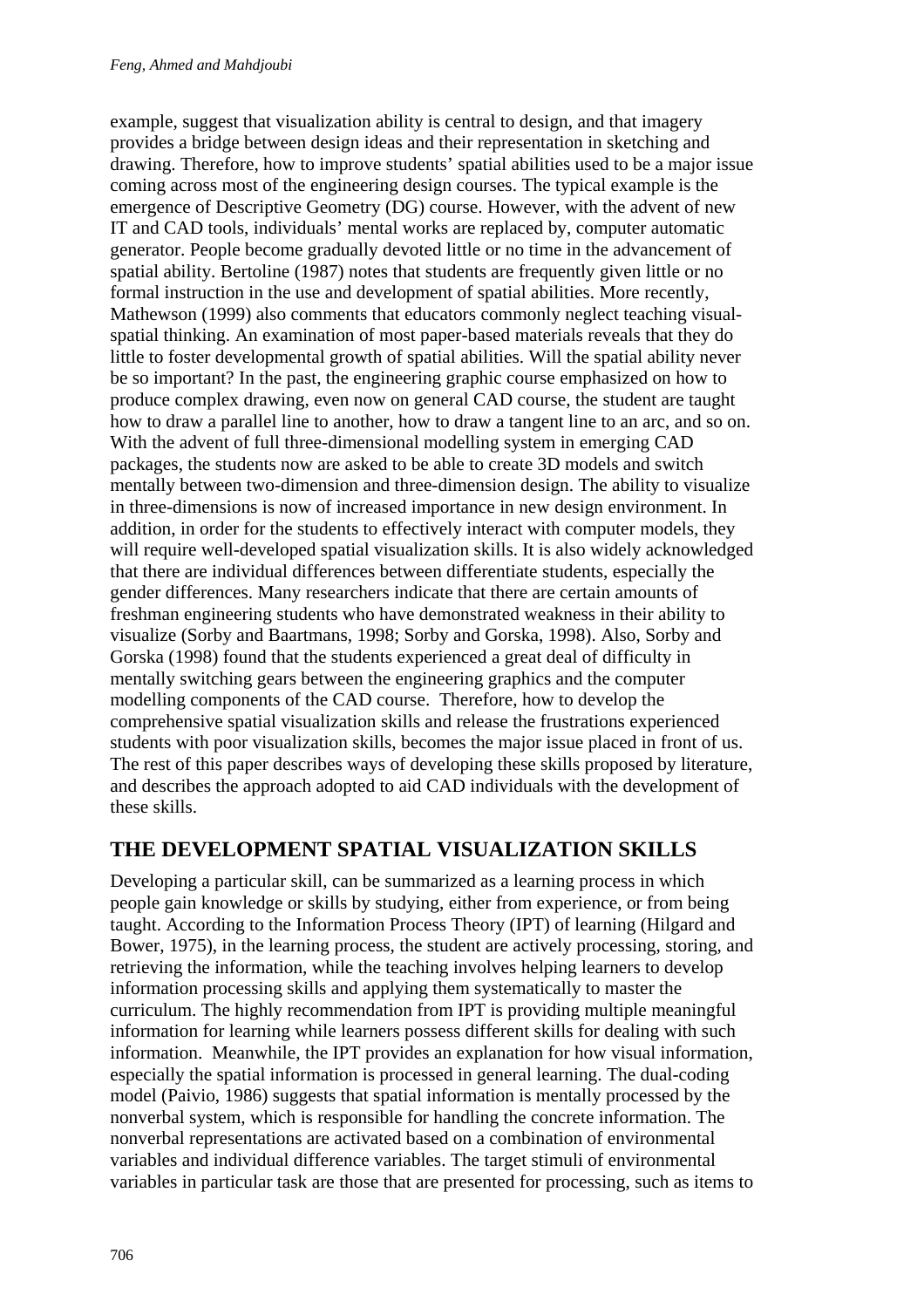be remembered, compared, comprehended, or mentally manipulated in some way (Paivio, 1986). Paivio (1986) describes that the development of nonverbal representations and skills involves the formation of an indefinitely large (and expanding) set of representational variants, or tokens, all of which are complex, integrated structures that incorporate information from different modalities in varying degrees. The dual-coding model also emphasizes the effect of experience with exemplars on the formation of representations to perceptual concepts. Guay and Mcdaniel (1979); Pearson and Ferguson (1989) also discovered that environment factors influence the development of representational systems. For this reason, the linking of the visual stimuli to the formation of representations, and to perceptual concepts, which can be achieved by developing spatial cognition and gaining spatial experience, is considered as an effective manner for improving the learning process in developing spatial visualization skills. Historically, regarding the importance of threedimensional geometry and projection methods in teaching, the International Commission on Mathematical Instruction (ICMI) called for an international study concerning "Perspectives on the Teaching of Geometry for the  $21<sup>st</sup>$  Century" (1994). In this paper, relevant aspects of geometry instruction for the future are based on the premise that geometry is the science of space and as such is a method for visual representation of concepts and processes. In this context, the Descriptive Geometry course is designed to enhance spatial visualization skills and to serve as the foundation for a visual education. It mainly focuses on the representation of spatial objects, the projection methods used to produce images of these spatial objects, and the interpretation of the resulting images (cited in Strong and Smith, 2001). It has been proved that DG instruction is effective in developing spatial visualization skills (Gittler, 1994; cited by Leopold and Muller, 1998). With the advent of new technology in IT, numerous methods in an attempt to teach and further spatial abilities of engineering students emerged, each with varying level of success. These methods endeavour to alter the traditional way of spatial visualization training, such as paper and pencil (Dejong, 1977; Newlin, 1979) and real models (Wiley, 1989; Wiley, 1990; Miller, 1992a), to 2D CAD (Mack,1995; Mack, 1994), 3D CAD (Devon *et al.*, 1994; Braukmann and Pedras, 1993; Miller, 1992b; Leach, 1992; Vanderwall, 1981), 3D animation (McCuistion, 1990; Weibe, 1993), computer games (Dorval and Pepin, 1986) and VRML (Leopold and Muller, 1998). However, the advent of up-to-date computer technologies, such as simulation, animation and virtual reality, continuously change the way of these efforts. Meanwhile, the integration of virtual reality technology into existing CAD/CAM environments has just begun (Steffan, 2000). So does one need a certain level of spatial visualization ability to effectively use these technologies? By using the previously mentioned technologies, can spatial visualization be significantly improved? If in fact improvements are significant, are they significantly different from traditional methods for improving spatial visualization? This paper adds a new effort on improving spatial visualization skills by using online virtual reality technology to present a virtual learning environment for construction CAD training.

### **SYSTEM ARCHITECTURE**

With the development of new IT tools, the traditional GD course for improving spatial visualization skills does not ever fulfil the requirement of up-to-date learning environment. People now are expecting a rich media, interactions, flexibilities, and distance learning environment, base on that the necessary motivation is stimulated for students to build up their own knowledge on learning engineering design course.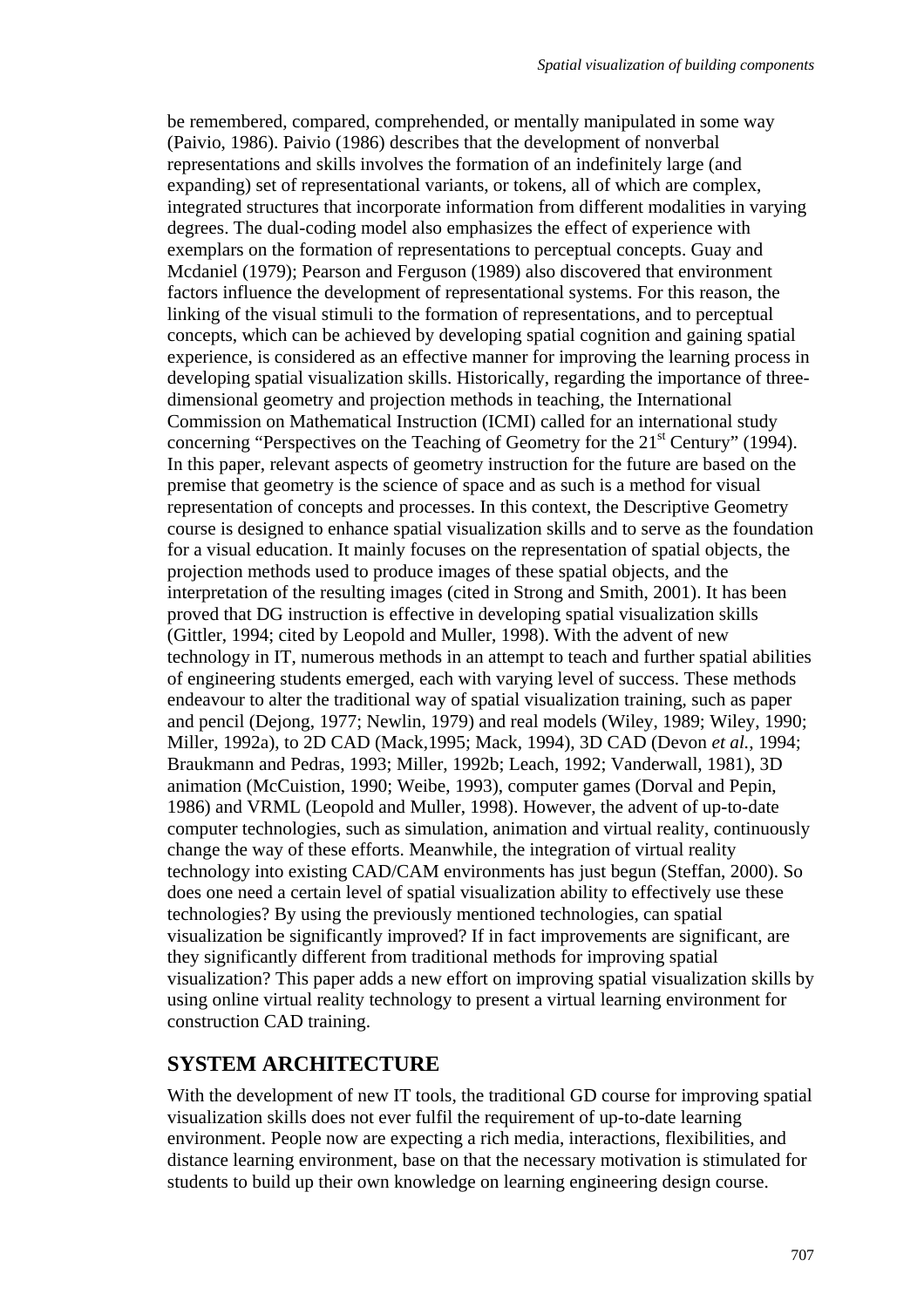

**Figure 1**: Architecture of the CAL system with interactive multimedia

Therefore, it brings this virtual learning system with Web3D application into consideration. According to Tai *et al.* (1998); Tai *et al.*'s (2001) Computer Assisted Learning (CAL) design theory, four components are necessary for building the CAL system with interactive multimedia – the learning theory foundation, the information technology, the contents of subject of matter and the learning environment. In addition, there are six stages of the Life Cycle Approach are utilized to develop the CAL system by means of iterating feedback and amendments, which includes analysis, planning, designation, development, assessment and amendment. The architecture of the CAL system with interactive multimedia is illustrated in Figure 1.

Based on the proposed construction model, a virtual learning environment for improving spatial visualization skills has been designed. The following section, describes the methodology adopted to develop this system.

## **METHODOLOGY**

#### **Web3D technology**

As many innovative technologies, Web3D came along with its initial parent – Virtual Reality. Web3D's original incarnation began in 1994 with the development of Virtual Reality Modelling Language (VRML) through the efforts of the community of Internet developers and Silicon Graphics. In general term, Web3D applications can provide basic interactive, real-time 3D animation as well as virtual objects that can be manipulated and spaces that can be navigated. It is now proven that interacting with a 3D informational environment as we do with the physical world is immensely effective at facilitating perception and learning. Because of this, it is reasonable to expect that interactive 3D will eventually be used everywhere. This technology is incorporated in the development of the 3D Spatial Visualization environment, to enhance the SVS of CAD users.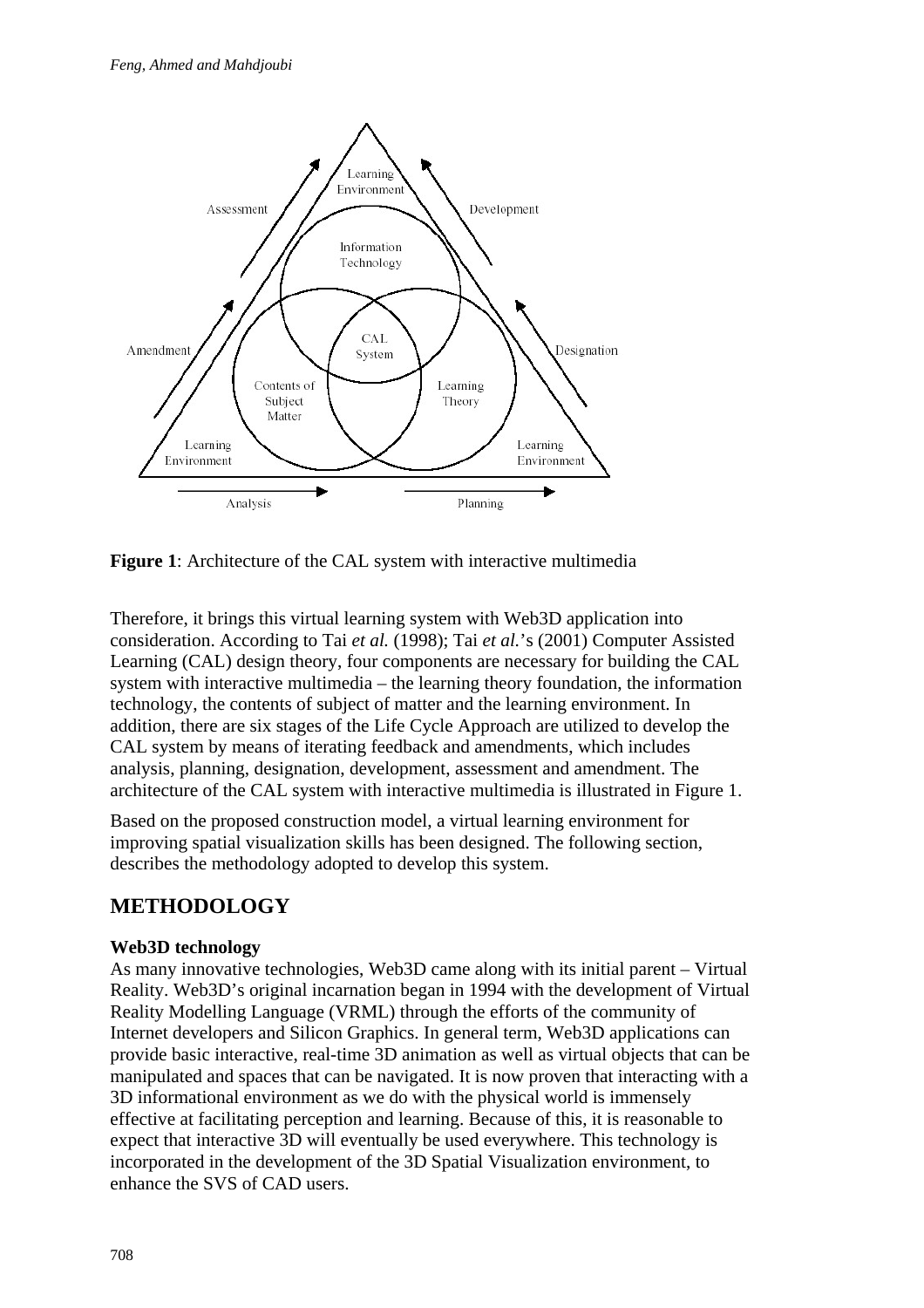#### **Web3D technology for developing spatial visualization skills**

The characteristic three-dimension design environment in 3D modelling CAD training requires high spatial visualization and orientation abilities to interact with. However, as Mohler (1997) indicated, engaging a student, weak in visualization, with a 3-D modelling environment only magnifies the student's visualization weakness. Also the phenomenon he found within his research is that the students have significant problems in dealing with static 3-D environments, because they are generally used to dealing with "dynamic" environments in their daily lives. The computer simulation of dynamic world - the technology of virtual reality, can easily release these frustrations. Virtual reality technology makes it possible to present real sense of space, motion, time and spatial relationship. For developing the spatial visualization skills, as mentioned previously, it needs to help students to establish the links between visual stimuli, formation of representations and perceptual concept. The general method is the presentation of concrete physical models to give students an intuitive sense. With new development of virtual reality technology, the virtual model generated by computers can be the ultimate alterations for the real model, in which computer also can provide intensive interaction, animation, virtual manipulation and exploration. Besides, the new generation of Web3D technology not only inherits the VRML's distinct advantages of flexible accessibility, adaptability of virtual model, dynamic simulation and basic interaction, but also does integrate more new functions for presenting high quality realistic models, rich interactions between inside and outside of VR system, more flexibilities for programming and multimedia applications, such as animated material, audio, Flash applications and so on. For all the reasons listed above, Web3D is naturally considered to be a technology used in creating a new instruction system to the improvement of spatial visualization.

#### **The Virtual Learning Environment for Improving SVS**

The content of this system includes the features of Mental Rotation Task (MRT), Mental Cutting Task (MCT), Paper Folding Task (PFT) and Virtual Building Components (VBC). The information technology in this system is considered to include Web3D, HTML and Macromedia Flash. The instructional strategy based on learning theory integrates the problem based learning, interactive discovery learning, experiential learning and cognitive flexibility theory. In MRT, MCT and PFT of system, the learners are placed in an environment with the generic challenge of mental rotation, mental cutting and paper folding task. Meanwhile the system provides the virtual models relating the task, which learner can dynamically manipulate on the scene. This design offers the opportunity for learner to experience the intuitive sense of test object, at the same time, reinforce visual representations of mind for the task. Within the task, the wrong answers will react as letting learner re-try the task until the right answer which will lead to the simulated actions of object rotation, cutting and paper folding in animation. These animations will produce the intuitive sense for learner of what should be thought in their mind, and then guide learner to develop their own spatial thinking. By means of playing animations in different views of objects, it also helps the learner to reinforce the construction of knowledge within the cognitive process. The basic interfaces of MRT, MCT and PFT in this system are shown in Figure 2. The Virtual Learning Environment is also designed to have a VBC section for presenting **Virtual Building Components**, by which, the learner can improve their spatial visualization skills as well as understand the basic concept of building components. In this section, every individual building component is prepared in both 2-D drawing and 3-D realistic model. The 2-D drawings and 3-D model are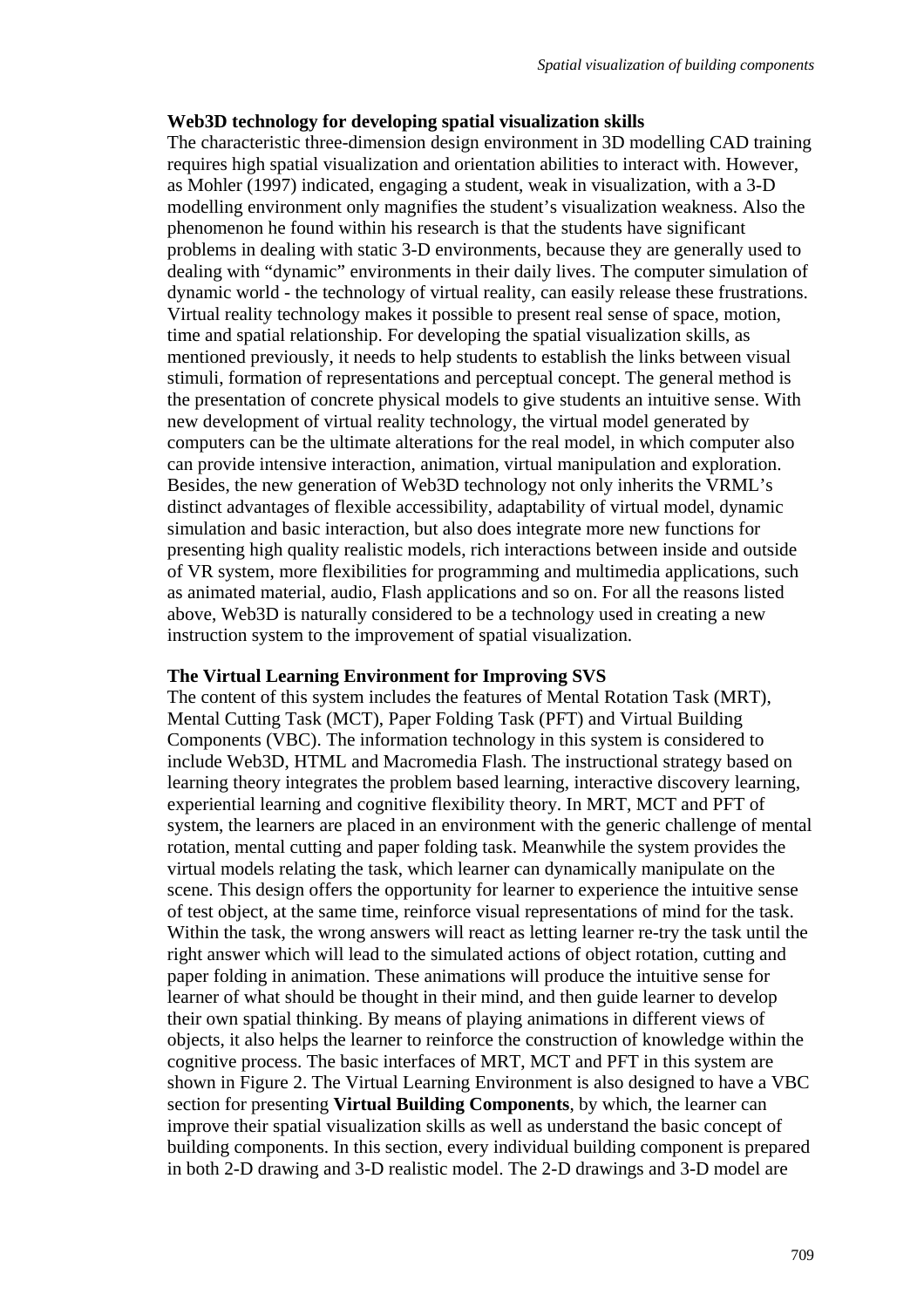

**Figure2a:** Mental Rotation Task



**Figure 2b**: Mental Cutting Task



**Figure 2c**: Paper Folding task

dynamically linked. Once the learner clicks the 2-D drawing, it will trigger the action for presenting the 3-D model linked with this 2-D drawing. Also this action can be dual-direction, which helps to establish the perception of 2-D to 3-D and 3-D to 2-D. Besides, learner can manipulate the virtual model through any provided interactive tools, thereby, develop their spatial visualization skills. The other function of the system is to facilitate the understanding of the concept of building components. Through moving, rotating, zooming and triggering the assembling animations, the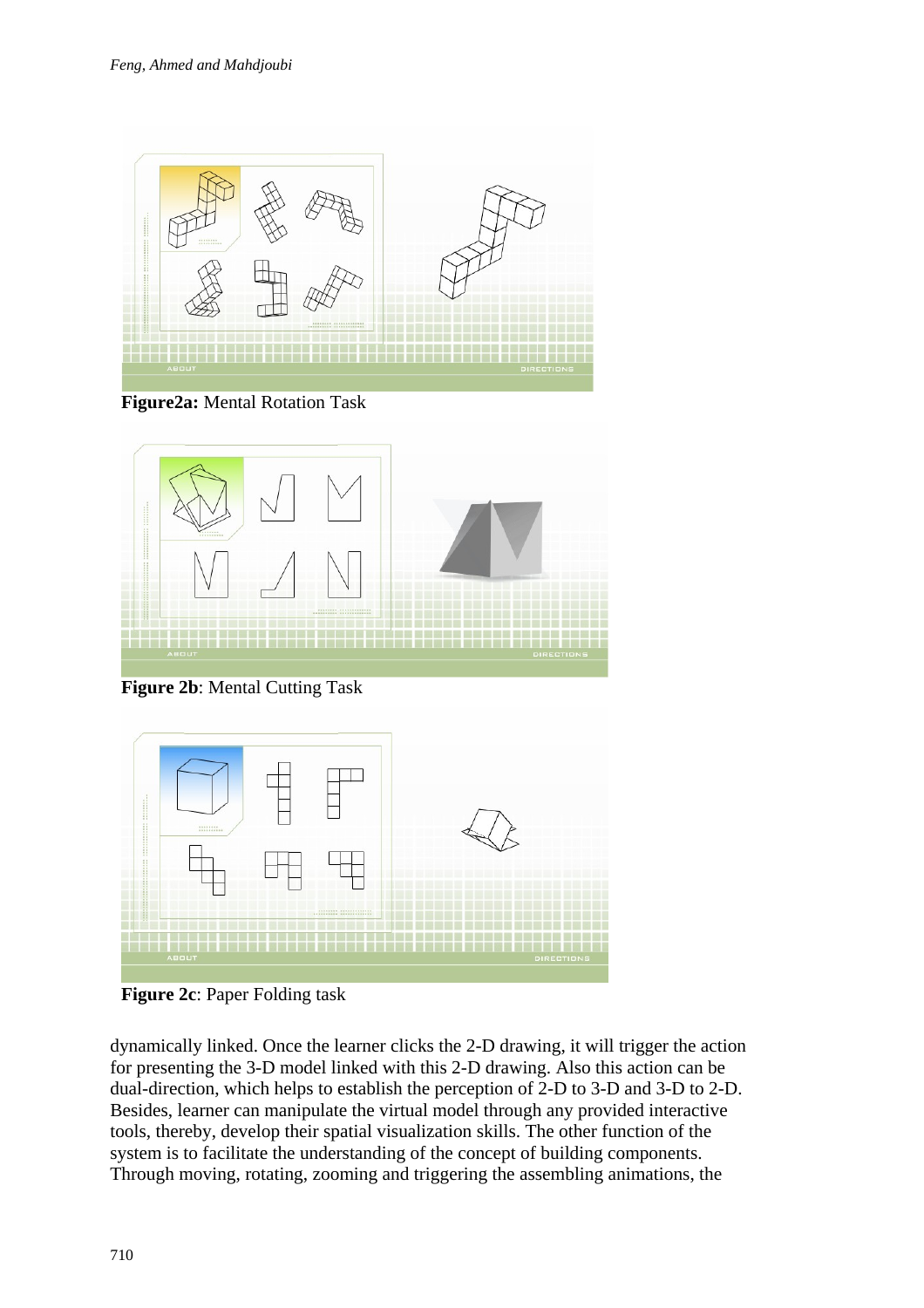

**Figure 3:** Showing the interface for the virtual building components

learner can construct their own knowledge based on the interacting with virtual building components' structure, scale, material and dimension. The Web3D technology makes it possible to present the virtual model that endows with the comprehensive sense of real world object. As the result, the experience gained in this system can be further reflected in real environment. The spatial experience gained in this training through a standard manipulation manner used in most of 3D modelling system, also can easily transfer into any computer based 3D modelling system and help to release the frustrations while they first touch with these kinds of interface.

There are also some distinct advantages of this system:

- The Internet WWW based system allows the learner can access in any time, at any place.
- The unique interface of virtual reality in this system with realistic virtual presentations of the model promotes the motivation of learner to improve their spatial visualization skills.
- The parameterized virtual models with rich human-machine interactions offer more effective representations of real physical models.
- The new technology of Web3D, which integrates HTML, 3D models, 2D drawings, Flash and XML, provides great flexibility to systematize, modify, and maintain the system with entire transparent codes. See table 3

This system is to undergo further developments in the near future, based on the content the content of delivery and the teaching strategies. The system will then be tested on the Internet for its compatibility on different on platforms. Ultimately, assessment, validation and evaluation will be taken in the final stage. Combined with designed spatial ability test package, pre-test and post-test will be taken within the introduction of the instruction system for analysing the effectiveness. The main target of this test will be focused on freshman construction engineering students while undertaking their CAD course. The final results will be carried out for publications.

## **CONCLUSIONS**

There are important learning barriers faced by engineering and built environment students to study graphic design courses, including CAD training. There is an emerging body of research, which suggests that students find it difficult to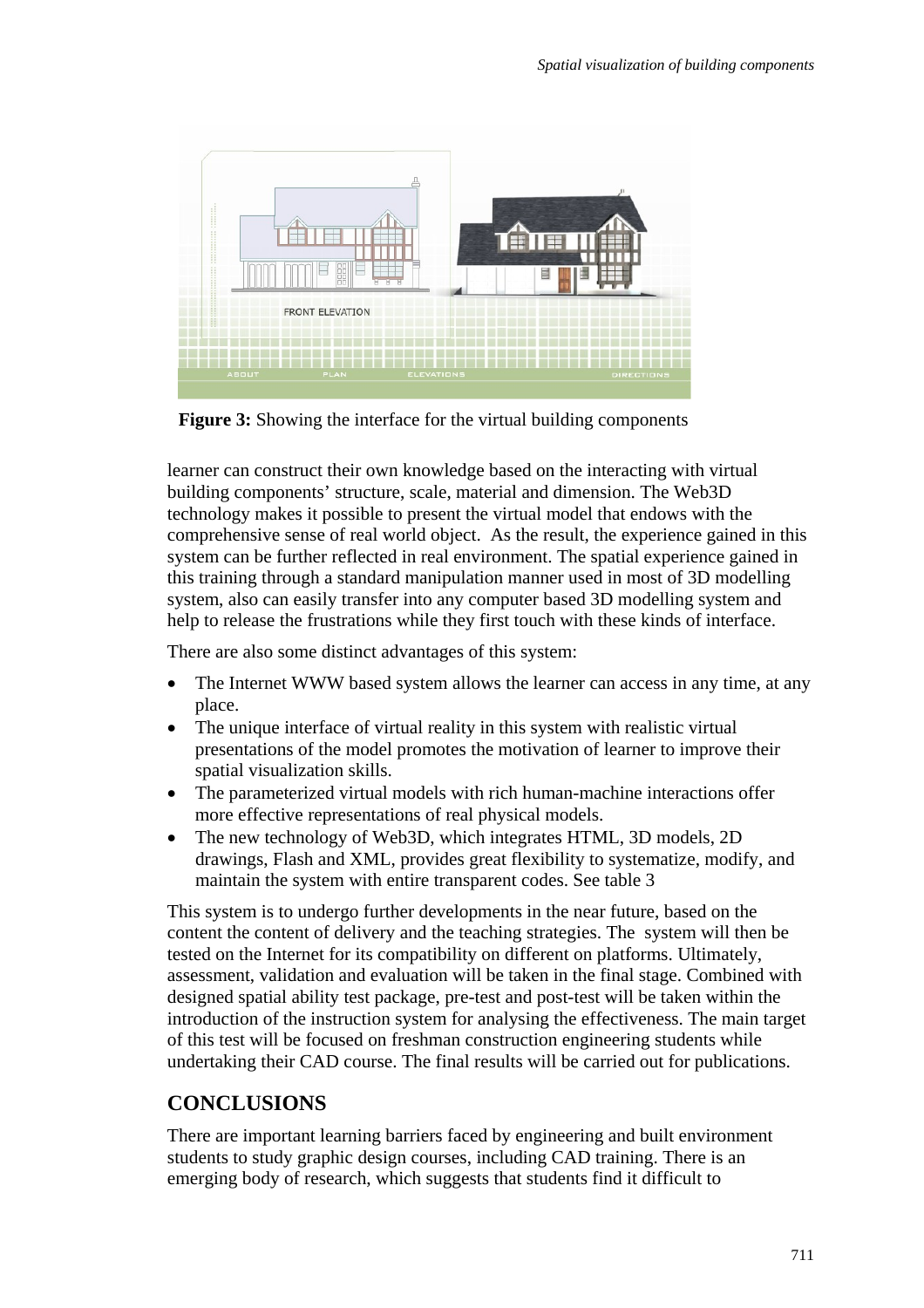comprehend and visualize 3D abstract concepts, related to buildings, structures, furniture, spaces and products. It has been commonly acknowledged that students' capability of mental translation from 2D image to 3D model is linked to multiple aspects and that there are significant dissimilarities in term of spatial ability between various students. In addition, it has been established that existing tutorials and learning materials are not well suited to assist students in developing their spatial ability. It is increasingly acknowledged that there is a need for a new approach, which fosters CAD students' spatial visualization skills. The proposed innovative approach to virtual CAD training in construction has distinct characteristics. It is primarily concerned with enabling students to understand and visualize the 3D building components. It is the contention of this study that a thorough understanding of students' characteristics, learning styles and abilities combined with the exploitation of advances in Virtual Reality technology, especially online Virtual Reality applications, has the potential to offer an effective instruction tool for improving CAD students' spatial visualization skills. Although the virtual model presented by Web3D could not completely replace the sense of real models, but as an alteration of real models, the virtual models can be the addition resources using in spatial visualization education.

### **REFERENCES**

Bertoline, G.R., *et al.* (1995) Engineering Graphics Communication. Chicago: Irwin.

- Bertoline, G. R. (1988) The implications of cognitive neuroscience research in spatial abilities and graphics instruction. Proceedings of the International Conference on Engineering Design Graphics, Vienna (1), 28-34.
- Bertoline, G. R. (1991) Using 3d geometric models to teach spatial geometry concepts. The Engineering Design Graphics Journal 55(1), 37-47.
- Braukmann, J. and Pedras, M. J. (1993) A comparison of two methods of teaching visualization skills to college students. Journal of Industrial Teacher Education, 30(2), 65-80.
- Coleman, S. L., Gotch, A.J. (1998) Spatial perception skills of chemistry students. Journal of Chemical Education, 75, 206-209.
- Dejong, P. S. (1977) Improving visualization: Fact or fiction? Engineering Design Graphics Journal, 41(1), 47-53.
- Devon, R., *et al.* (1994) The effect of solid modelling software on 3D visualization skills. Engineering Design Graphics Journal, 58(2), 4-11.
- Dorval, M. and Pepin, M. (1986) Effect of playing a video game on a measure of spatial visualization. Journal of Perceptual and Motor Skills, 62, 159-162.
- Hilgard, E.R. and Bower, G.H. (1975) Theories of Learning: Fourth Edition. Prentice-Hall, Englewood Cliffs, NJ.
- Leach, J. A. (1992) Utilization of solid modelling in engineering graphics courses. Engineering Design Graphics Journal, 56(2), 5-10.
- Leoplod, C. and Muller, L. (1998) Development of Spatial Visualization Skills by Means of VRML-TOOLS, Proceedings of the 8<sup>th</sup> International Conference on Engineering Computer Graphics and Descriptive Geometry, Austin, Texas,USA, pp 257-260.
- Mack, W. E. (1994) The effect of training in computer-aided design on the spatial visualization ability of selected gifted adolescents. Journal of Industrial Teacher Education, 31(2), 28-43.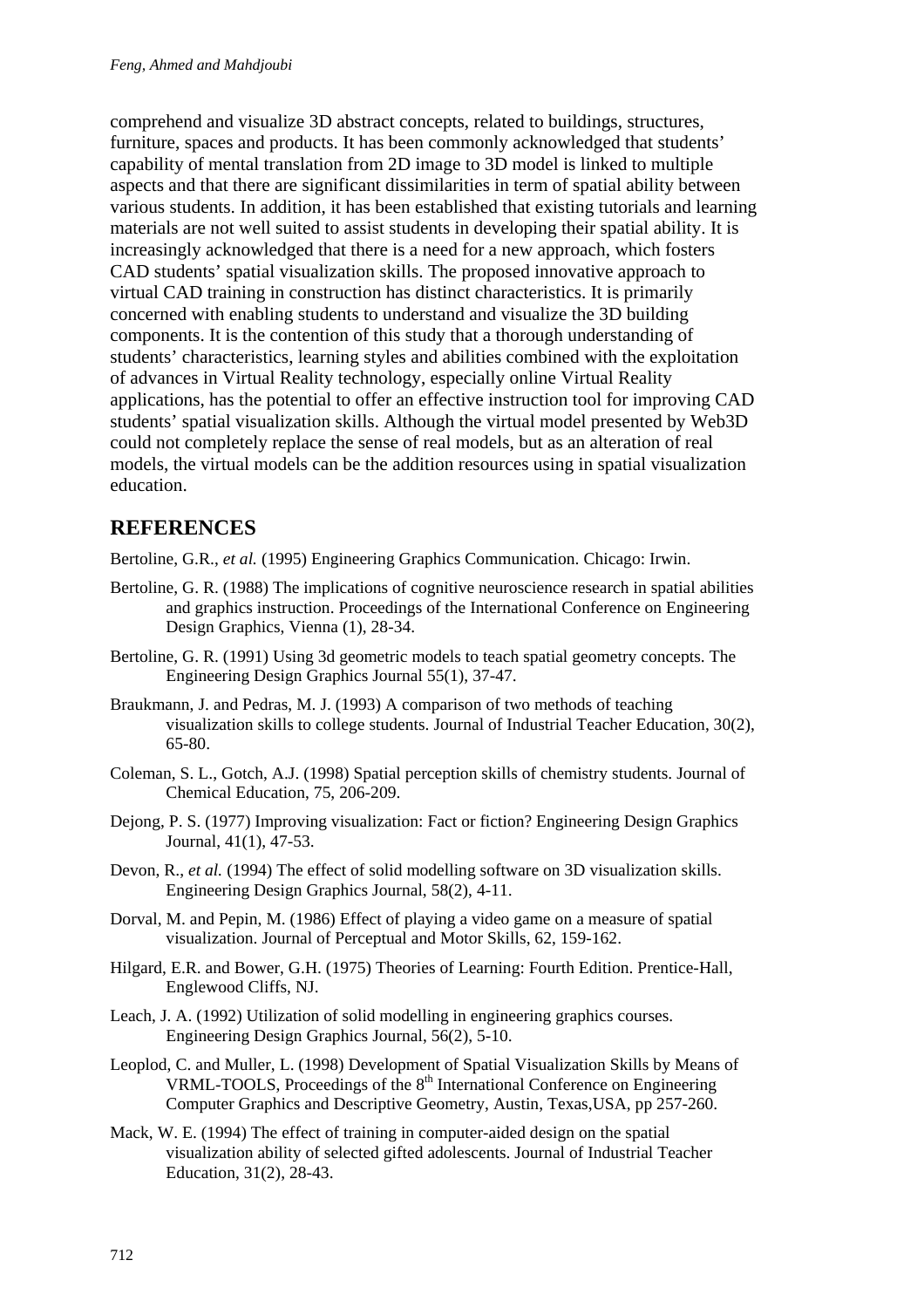- Mack, W. E. (1995) Computer-aided design training and spatial visualization ability in gifted adolescents. Journal of Technology Studies, 21(2), 57- 63.
- McCuistion, P. (1990) Static vs. dynamic visuals in computer assisted instruction. ASEE Annual Conference Proceedings, 143-147.
- McGee, M. G. (1979) Human Spatial Abilities. New York: Praeger.
- Miller, C. (1992a) The results of integrating real and computer generated models into a traditional sketching based engineering graphics course. Engineering Design Graphics Journal, 56(2), 27-47.
- Miller, C. (1992b) Enhancing visual literacy of engineering students through the use of real and computer generated models. Visual Communications: Bridging Across Cultures: Selected Readings from the 23rd Annual International Visual Literacy Association Annual Conference, 85-96.
- Miller, C. (1996) A historical review of applied and theoretical spatial visualization publications in engineering graphics. Engineering Design Graphics Journal, 60(3), 12- 33.
- Mohler, J. L. (1997) An instructional method for the AutoCAD modelling environment. Engineering Design graphics Journal, 61(1), 5-13.
- Mohler, J. L. (2001) Using interactive multimedia technologies to improve student understanding of spatially-dependent engineering concepts, GraphiCon'2001, p292- 300.
- Newlin, C. W. (1979) The total concept of graphics and design in the engineering curriculum. Engineering Design Graphics Journal, 43(2), 21-22.
- Paivio, A. (1986) Mental representations: A dual coding approach. New York: Oxford University Press.
- Sorby, S.A. and Baartmans, B.J. (1996) Teaching College Freshmen 3-D Spatial Visualization. <http://www.ntu.edu/1/atmp/ff96051401.html>.
- Sorby, S. A. and Gorska, R. A. (1998) The Effect of Various course and Teaching Methods on the Improvement of Spatial Ability. Proceedings of the  $8<sup>th</sup>$  International Conference on Engineering Computer Graphics and Descriptive Geometry, Austin, Texas,USA, pp 252-256.
- Strong, S. and Smith, R. (2001) Spatial Visualization: Fundamentals and Trends in Engineering Graphics. Journal of Industrial Technology ,  $18(1)$  http://www.nait.org>.
- Tai, D. S., Tsai, T., and Chen, W. (1998) The Study of Cognitive Style and Multimedia Computer Assisted Learning on Spatial Ability, Proceedings of the  $8<sup>th</sup>$  International Conference on Engineering Computer Graphics and Descriptive Geometry, Austin, Texas,USA, pp 299-303.
- Tai, D. S., Chen, F. M. and Tsai, T. (2001) The Effects of Different Feedback Reinforcements on Computer-Assisted Learning on Engineering Drawing, UICEE Global J. of Engng. Educ., 5(2), pp 193-202, Australia.
- Ursyn, A. (1997) Computer Art Graphics Integration of Art and Science. Learning and Interaction, 7(1), 65-68.
- Vanderwall, W. J. (1981) Increasing understanding and visualization abilities using threedimensional models. Engineering Design Graphics Journal, 45(2), 72-73.
- Wiebe, E. (1993) Visualization of three-dimensional form: A discussion of theoretical models of internal representation. The Engineering Design Graphics Journal, 57(1), 18-28.